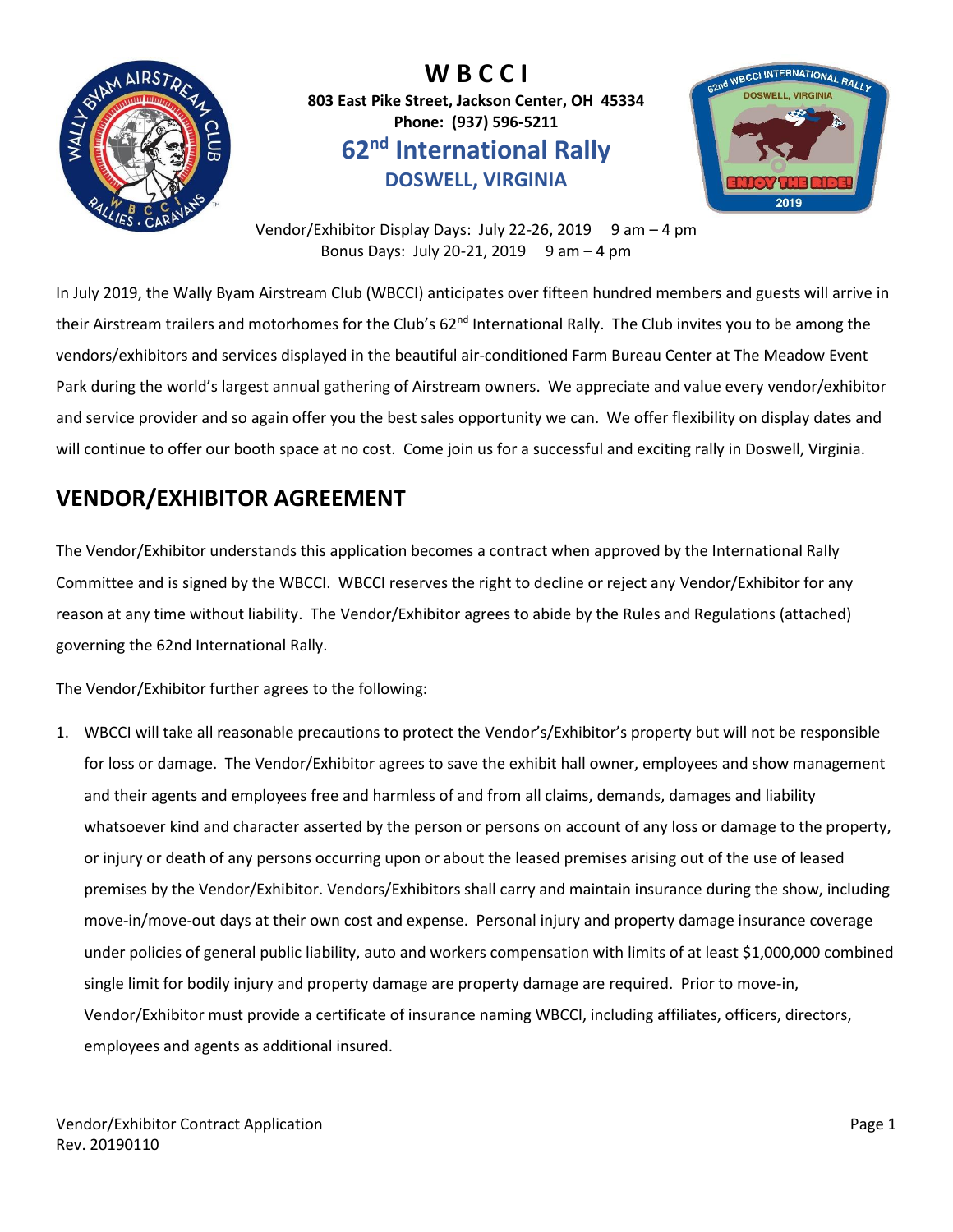2. Vendor/Exhibitor will be responsible for acquiring and abiding by all state and local permits and payment of applicable taxes.

Exhibit spaces are 10' x 10' or multiples thereof. Each exhibit space will be furnished with one table and two chairs. Additional tables and chairs may be requested on the contract application. Outside Exhibit spaces can also be made available to Vendors/Exhibitors. Please direct all requests to John Green, Vendor Chairman, Phone – (309) 657-3102 or Email – [jwgreen@mtco.com.](mailto:jwgreen@mtco.com?subject=Vendor)

#### DEPOSITS

Each 10' x 10' space requires a \$100 refundable deposit and must be submitted with contract application. The deposit will be refunded to all Vendors/Exhibitors who exhibit the minimum hours and days listed in contract. Refunds will be made out to the name on the contract application and mailed to the address on the contract application within 30 days of the end of the International Rally. Vendors/Exhibitors are requested to observe stated hours and days of operation. Setup and removal of exhibits shall occur during stated hours. Vendors/Exhibitors may depart the rally at their discretion but must exhibit for five days (July 22-26) to qualify for a refund of their deposit.

#### SEMINAR PRESENTATIONS

Available at no cost to contracted Vendors/Exhibitors, seminar presentation space and scheduling are available for up to 60-minute sessions. Availability depends on program and facility space.

### VENDOR'S/EXHIBITOR'S ADVERTISING SECTION

The May issue of the Club's Blue Beret Magazine is distributed to all Club members. Registered Vendors/Exhibitors with approved contracts by **April 1** will be listed without cost in this section. Information includes business contact information and a brief description of products and services.

Vendors/Exhibitors are encouraged to advertise in the Rally Program distributed to all Rally participants. Information on this opportunity may be obtained from WBCCI Corporate Office listed below.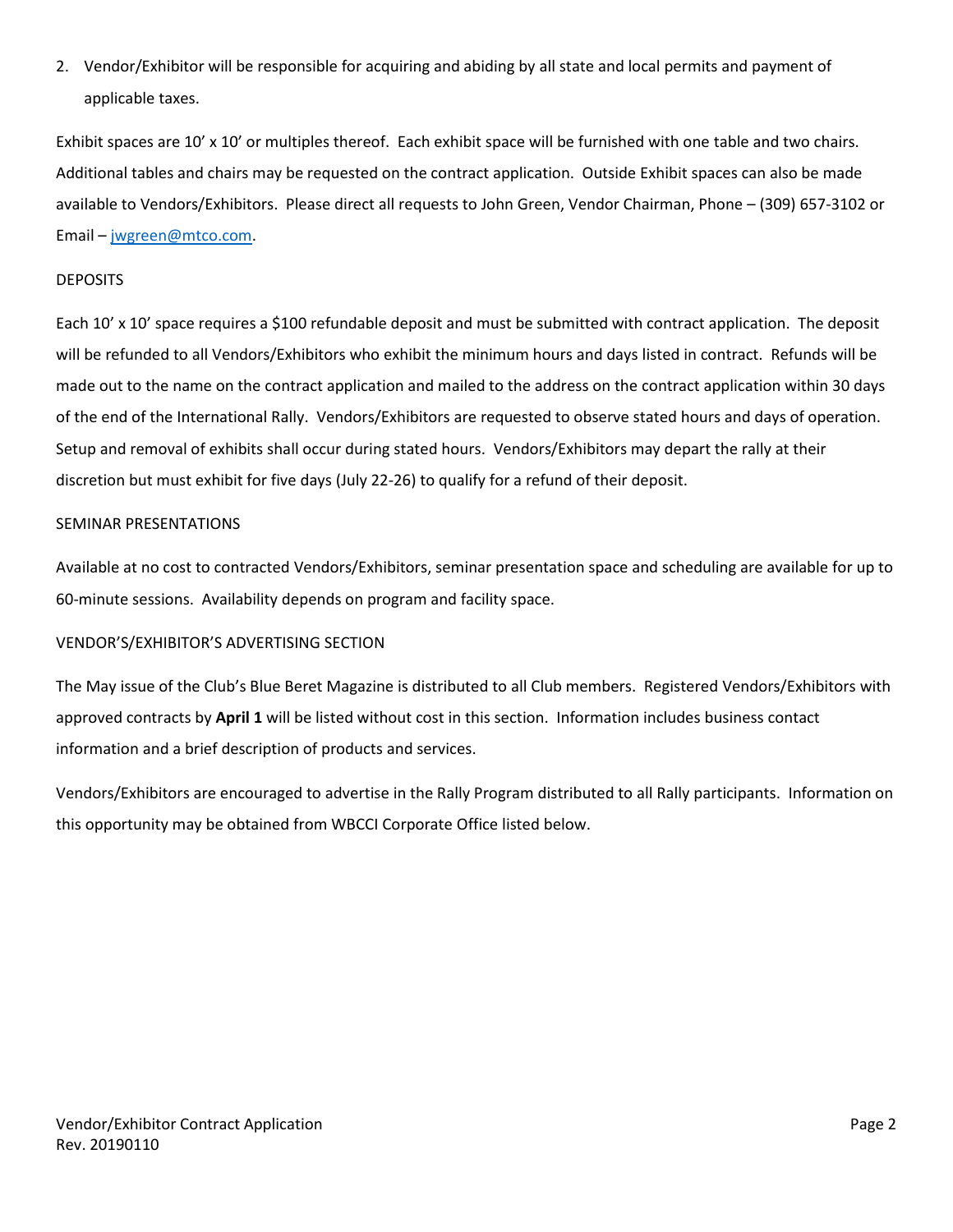### **Vendor/Exhibitor Contract Application**

#### **COMPLETED CONTRACT APPLICATION FORM IS DUE BY MAY 1, 2019**

The **62nd WBCCI International Rally** agrees to reserve exhibit space for the undersigned in accordance with the Vendor/Exhibitor Rules and Regulations.

 $\Box$  The Vendor/Exhibitor listed below agrees to exhibit from 9 am – 4 pm during the dates of Monday, July 22, thru Friday, July 26.

| • All spaces are 10' x 10'. Each space requires a deposit. $\frac{1}{2}$ $\frac{1}{2}$ $\frac{1}{2}$ $\frac{1}{2}$ $\frac{1}{2}$ $\frac{1}{2}$ $\frac{1}{2}$ $\frac{1}{2}$ $\frac{1}{2}$ $\frac{1}{2}$ $\frac{1}{2}$ $\frac{1}{2}$ $\frac{1}{2}$ $\frac{1}{2}$ $\frac{1}{2}$ $\frac{1}{2}$ $\$ |                                                                                                |  |          |  |    |           |
|------------------------------------------------------------------------------------------------------------------------------------------------------------------------------------------------------------------------------------------------------------------------------------------------|------------------------------------------------------------------------------------------------|--|----------|--|----|-----------|
|                                                                                                                                                                                                                                                                                                |                                                                                                |  | # spaces |  |    | Total     |
|                                                                                                                                                                                                                                                                                                | I plan to exhibit on the bonus days of July 20-21, 2019, from 9 am $-4$ pm. YES                |  |          |  | or | <b>NO</b> |
|                                                                                                                                                                                                                                                                                                |                                                                                                |  |          |  |    |           |
|                                                                                                                                                                                                                                                                                                | (NOTE: Refund checks will be made out to this name)                                            |  |          |  |    |           |
|                                                                                                                                                                                                                                                                                                |                                                                                                |  |          |  |    |           |
|                                                                                                                                                                                                                                                                                                |                                                                                                |  |          |  |    |           |
|                                                                                                                                                                                                                                                                                                | (NOTE: Refund checks will be sent to this address)                                             |  |          |  |    |           |
|                                                                                                                                                                                                                                                                                                |                                                                                                |  |          |  |    |           |
|                                                                                                                                                                                                                                                                                                |                                                                                                |  |          |  |    |           |
|                                                                                                                                                                                                                                                                                                |                                                                                                |  |          |  |    |           |
|                                                                                                                                                                                                                                                                                                |                                                                                                |  |          |  |    |           |
|                                                                                                                                                                                                                                                                                                |                                                                                                |  |          |  |    |           |
|                                                                                                                                                                                                                                                                                                |                                                                                                |  |          |  |    |           |
|                                                                                                                                                                                                                                                                                                | Please attach a separate sheet if additional space is needed to complete booth personnel list. |  |          |  |    |           |
|                                                                                                                                                                                                                                                                                                |                                                                                                |  |          |  |    |           |
|                                                                                                                                                                                                                                                                                                |                                                                                                |  |          |  |    |           |
|                                                                                                                                                                                                                                                                                                |                                                                                                |  |          |  |    |           |
|                                                                                                                                                                                                                                                                                                |                                                                                                |  |          |  |    |           |

**NOTE: Only those items listed above may be sold at the rally. All products sold and displayed must be legal in the**  *State of Virginia* **and family oriented. Include reference and pictures of product to be sold if available.**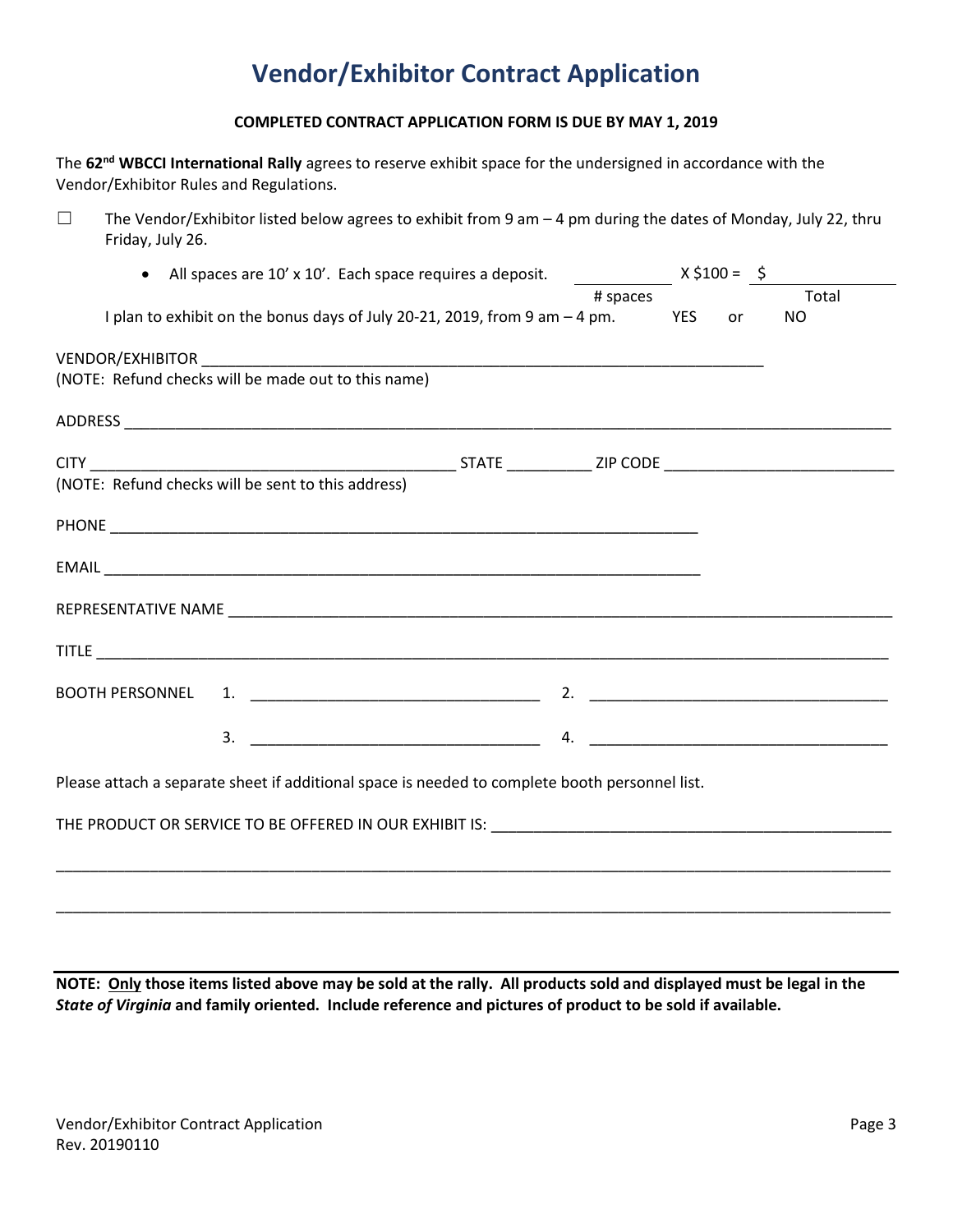#### SEMINARS

Each Vendor/Exhibitor can present a seminar at the rally at no cost. Seminars are limited to 60 minutes each and are scheduled based on program and space availability.

| I would like to present a seminar at the 62 <sup>nd</sup> International Rally. |                   |                      | Yes.      | No       |        |  |
|--------------------------------------------------------------------------------|-------------------|----------------------|-----------|----------|--------|--|
| Name of Seminar (to be listed in program)<br>$\bullet$                         |                   |                      |           |          |        |  |
| Presenter Name (to be listed in program)<br>$\bullet$                          |                   |                      |           |          |        |  |
| Description of Seminar (to be listed in program)<br>$\bullet$                  |                   |                      |           |          |        |  |
|                                                                                |                   |                      |           |          |        |  |
| Preferred Day<br>$\bullet$<br>Preferred Time<br>$\bullet$                      | Monday<br>Morning | Tuesday<br>Afternoon | Wednesday | Thursday | Friday |  |

Note: Preferences indicated will be taken into consideration, but all scheduling will be at the discretion of the International Rally Committee. Additional seminars may be requested on a separate sheet attached to this contract application and will be scheduled at the discretion of the Vendor Chairman and International Rally Committee.

#### TABLES & CHAIRS

One table and two chairs are included with **each** booth space reserved. Please indicate if additional tables or chairs are requested.

\_\_\_\_\_\_\_\_\_\_ Additional table(s) \_\_\_\_\_\_\_\_\_\_ Additional chair(s) ELECTRICITY FOR BOOTH Please circle one The YES or NO

#### RV PARKING

RV Parking for Vendors/Exhibitors is available at a rate of \$30 per night, not to exceed \$180.00. Please complete and submit the completed RV Parking Form with the contract application and all parking fees.

> X \$30 = \$ # nights Total

#### MORNING COFFEE SPONSORS

Each Vendor/Exhibitor can sponsor morning coffee in the Vendor/Exhibitor display area. A sign indicating the sponsor of the coffee will be posted each day. Cost to sponsor coffee is \$100 for full sponsorship or \$50 to co-sponsor.

| I am interested in sponsoring coffee one morning. | <b>FULL SPONSORSHIP</b> | CO-SPONSOR |  |
|---------------------------------------------------|-------------------------|------------|--|
|---------------------------------------------------|-------------------------|------------|--|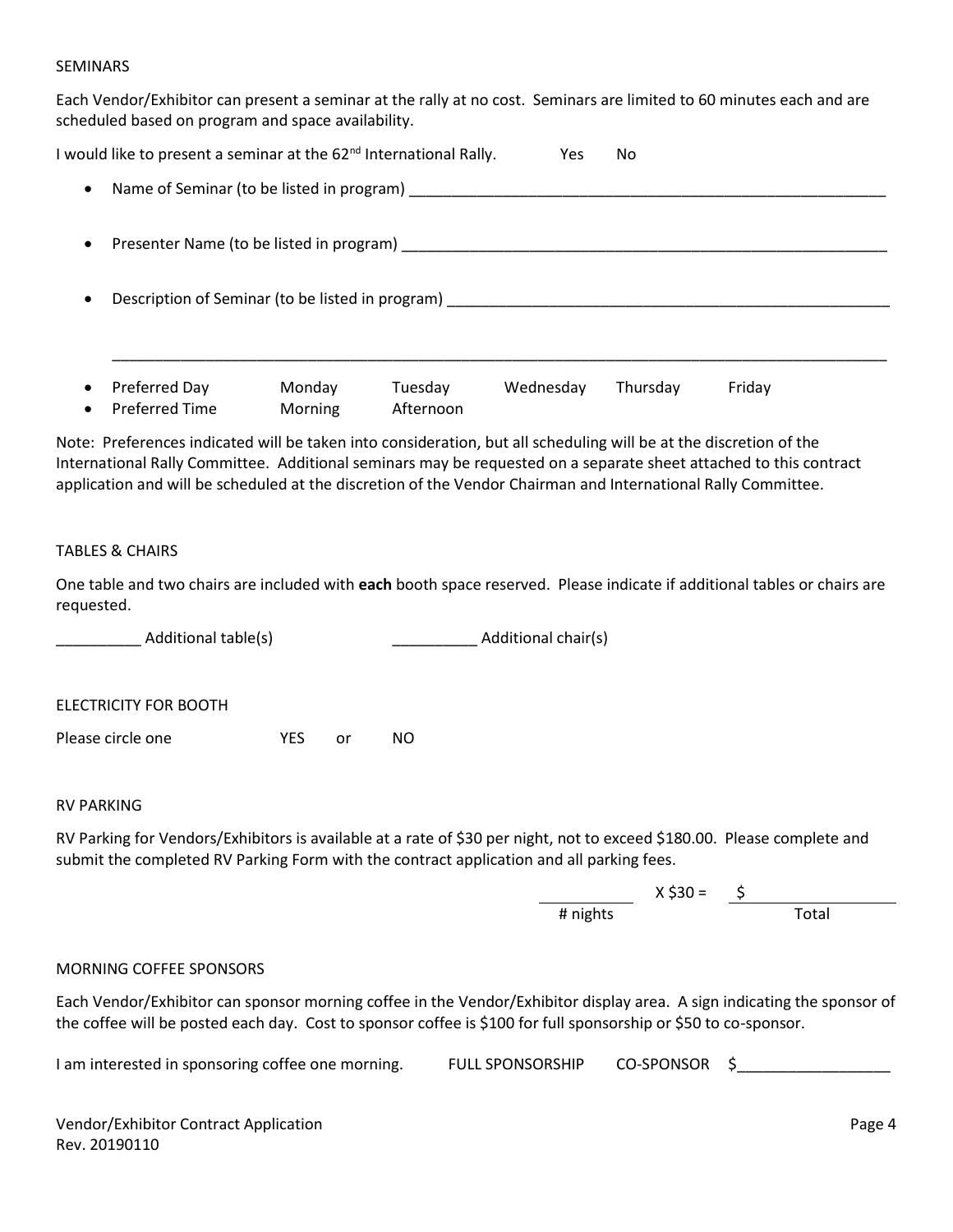#### VIRGINIA LICENSE FEE and SALES TAX REQUIREMENTS

Caroline County, Virginia, Commissioner of the Revenue requires a fee of \$15 per Vendor/Exhibitor to be collected by WBCCI. All Vendors/Exhibitors must have a Virginia Sales Tax #. Temporary sales tax forms (ST50) will be made available for all Vendors/Exhibitors who do not have a Virginia Sales Tax ID.

| I have a Virginia Sales Tax ID # (please list here) |  |
|-----------------------------------------------------|--|
|-----------------------------------------------------|--|

Virginia License Fee \$15.00

The undersigned Vendor/Exhibitor agrees to follow all rules and information as specified above and in the attached Rules and Regulations and Vendor/Exhibitor Contract Application. A signed copy of the contract application will be returned upon approval. If an application is not approved, the deposit will be returned to the Vendor/Exhibitor. Vendors/Exhibitors whose applications are received after May 1 or without the deposit and fees are not guaranteed space or seminar time at the rally.

Enclose a deposit check or money order made payable to WBCCI International Rally. Mail completed contract application and check or money order to:

• WBCCI, PO Box 612, Jackson Center, OH 45334-0612

For additional information please contact:

• John Green, Vendor Chairman, Phone: (309) 657-3102, Email: [jwgreen@mtco.com](mailto:jwgreen@mtco.com?subject=Vendor)

|                          | Booth Deposit (total from above) | \$           |
|--------------------------|----------------------------------|--------------|
|                          | RV Parking (total from above)    | \$           |
|                          | Coffee Sponsorship               | \$           |
|                          | Virginia License Fee (required)  | \$15.00      |
|                          | Total                            | \$           |
|                          |                                  |              |
|                          |                                  |              |
|                          |                                  |              |
| Approved By ____________ |                                  | <b>WBCCI</b> |

Date \_\_\_\_\_\_\_\_\_\_\_\_\_\_\_\_\_\_\_\_\_\_\_\_\_\_\_\_\_\_\_\_\_\_\_\_\_\_

Vendor/Exhibitor Contract Application **Page 5** and the extension page 5 Rev. 20190110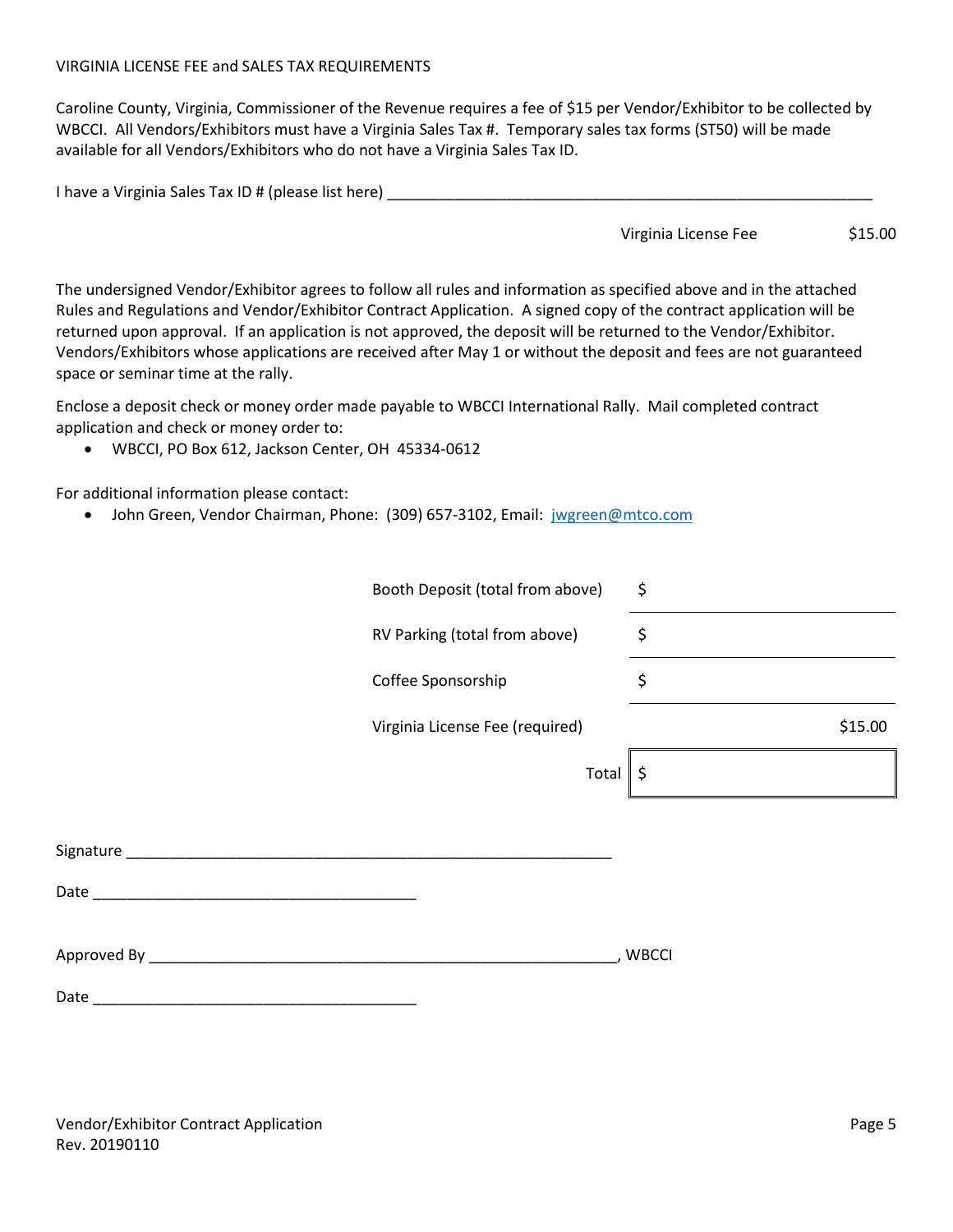# **WBCCI Vendor/Exhibitor Rules & Regulations**



The following rules and regulations apply to all parties under Vendor/Exhibitor contract during the  $62<sup>nd</sup>$  International Rally in Doswell, Virginia.

- 1. All Vendors/Exhibitors must submit proof of insurance covering the period they are exhibiting at the 62 $^{\text{nd}}$ International Rally prior to set-up.
- 2. All coordination of Vendor/Exhibitor activities shall be through the Vendor Chairman.
- 3. Vendors/Exhibitors will be able to set-up their booth(s) between 8 am 4 pm on Friday, July 19, 2019, or after 4 pm on Sunday, July 21, 2019.
- 4. All display materials must be removed immediately at the end of the contracted session.
- 5. Display dates and hours are July 22-26 from 9 am 4 pm. Bonus display dates and hours are July 20-21 from 9 am – 4 pm at no additional cost.
- 6. All Vendors/Exhibitors will be responsible for shipment and acceptance of any freight to or from the rally site.
- 7. Materials remaining after July 26 will be returned to sender collect. Please use the following shipping address: WBCCI Vendor Chairman

Vendor/Exhibitor Name and Your Name Meadow Event Park 13111 Dawn Blvd Doswell, VA 23047

- 8. Only portable signs or other advertising materials may be utilized. No materials may be affixed to walls, floor or ceiling surfaces.
- 9. Each space will be furnished with one table and two chairs. Additional items may be requested.
- 10. Any decorative materials utilized must be flame-proofed, UL rating attached to the item.
- 11. No food or beverage items may be sold or utilized for promotional purposes without the express written permission of the Vendor Chairman.
- 12. A parking area will be provided for Vendor/Exhibitor automobiles or like transportation. These vehicles must be parked in the designated area. Pass for this purpose will be issued upon request.
- 13. Vendor/Exhibitor set-up must be done after 4 pm on exhibit days to prevent disruption of Vendors/Exhibitors already exhibiting.

#### SPECIAL NOTES

Vendors/Exhibitors must purchase Day Pass(es) or Rally pass(es) to attend all Rally events.

CONTACTS

Vendor Chairman – John Green, Phone – (309) 657-3102 or email – [jwgreen@mtco.com](mailto:jwgreen@mtco.com)

Supporting John at the Corporate Office is Julie Rethman, Phone – (937) 596-5211 or email – [jrethman@wbcci.org.](mailto:jrethman@wbcci.org)